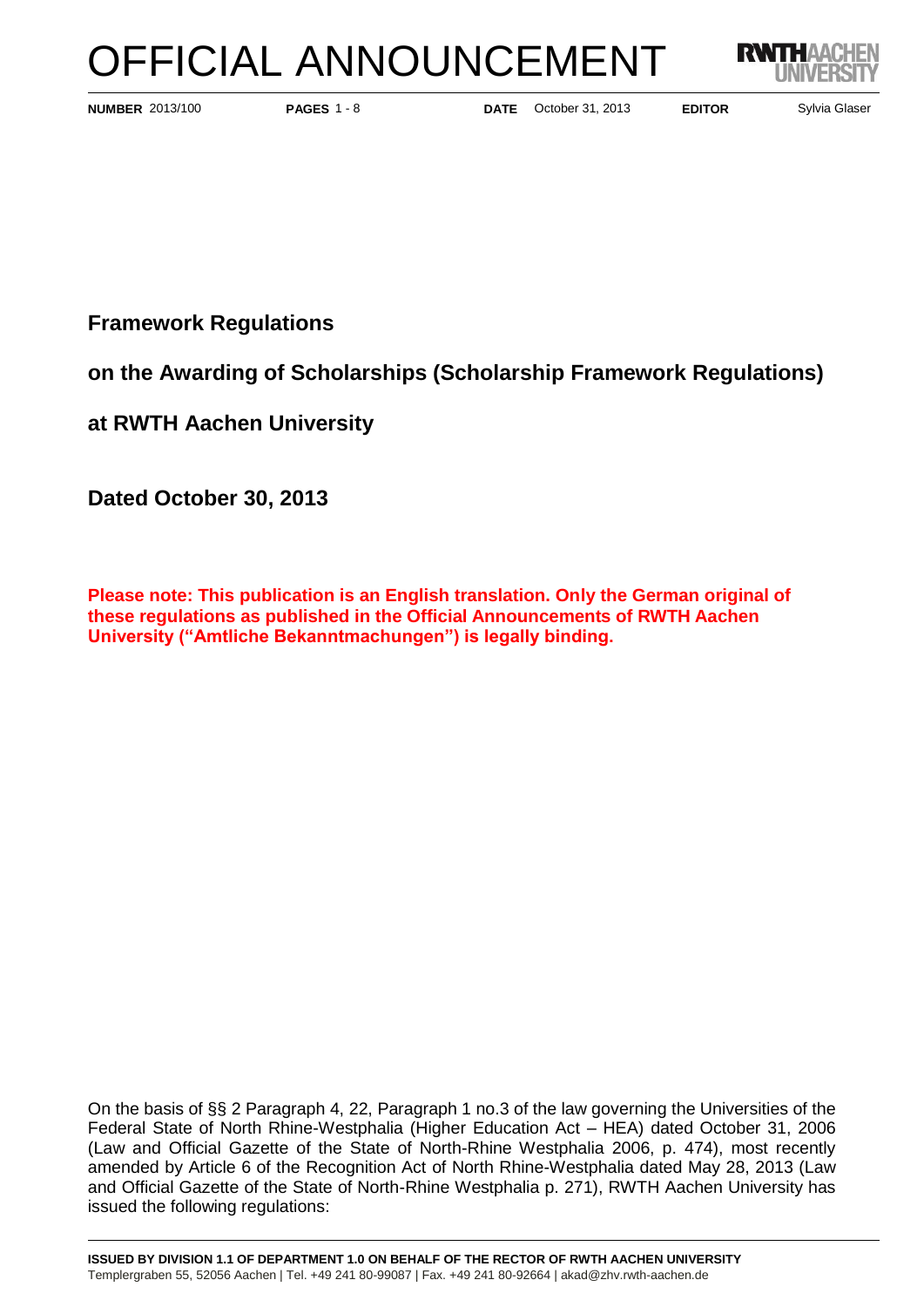# **Contents**

- § 1 Scope of Application
- § 2 General Principles
- § 3 Selection Committee
- § 4 Advertisement
- § 5 Announcement of the Selection Decision (in Writing or Electronically)
- § 6 The Scholarship Holder's Duty to Cooperate
- § 7 Employment
- § 8 Confidentiality
- § 9 Interruption of the Scholarship
- § 10 Revocation, Withdrawal of the Decision, Early Termination of the Scholarship
- § 11 Reimbursement of the Scholarship
- § 12 Data Protection
- § 13 Final Provisions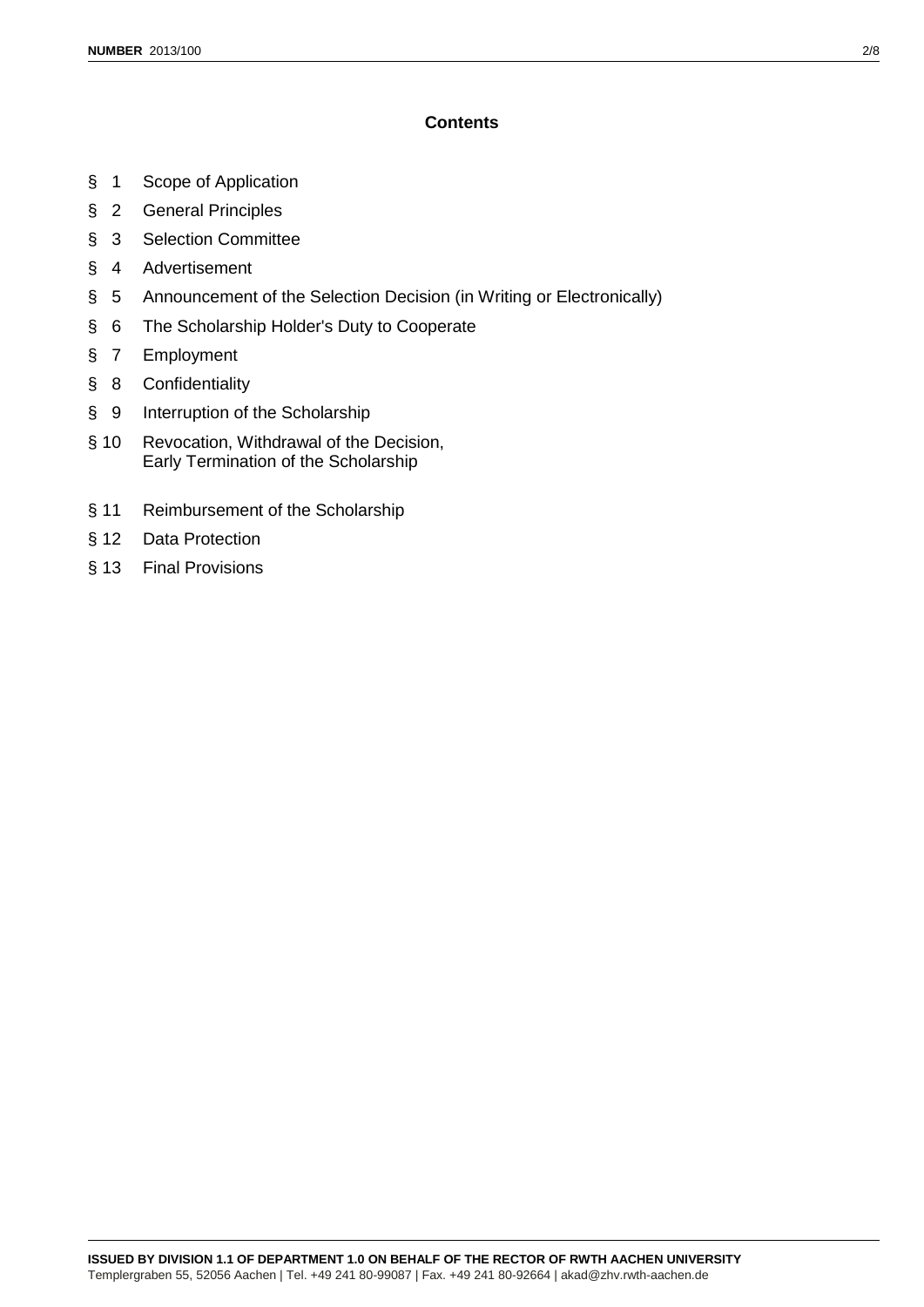These framework regulations govern the essential principles in the awarding of scholarships by RWTH Aachen University in order to ensure equal treatment, transparency, and legal certainty. In addition, they provide guidance for the legal handling of scholarship legal relationships without affecting the relationship with student or doctoral candidates.

## **§ 1 Scope of Application**

These regulations apply to the awarding of scholarships by RWTH Aachen University for undergraduate and graduate studies, stays abroad, and for the promotion of doctoral studies with the exception of structured training programs (e.g. research training groups, graduate schools, Deutschlandstipendien). It serves to ensure that scholarships are awarded in a comprehensible manner and in accordance with uniform standardized procedures. RWTH Aachen University or its faculties may make supplementary regulations that do not conflict with these framework regulations in special regulations, implementation regulations, or procedural guidelines, which are to be published in the Official Announcements.

## **§ 2 General Principles**

- (1) An RWTH Aachen scholarship serves to provide financial support for university education or further training. A scholarship may not be made contingent upon consideration, employment, or a declaration of intent regarding subsequent employment. This does not include the duties to cooperate pursuant to § 6.
- (2) The scholarship payments are not remuneration for work within the meaning of  $\S$  14 SGB IV (Social Security Code).
- (3) Scholarships can only be awarded within the framework of available budgetary or third-party funds. Scholarships of RWTH Aachen University are also those scholarships which are responsibly awarded by RWTH Aachen University from funds of third parties (third-party funds), i.e. in which a scholarship legal relationship is established between the scholarship holder and RWTH Aachen University.
- (4) Scholarships are awarded based on a timely application as a result of a selection process.
- (5) These regulations do not establish a legal claim to the granting of a scholarship.
- (6) All legally significant decisions and all essential procedural steps are documented in writing.
- (7) The funding of scholarships from third-party funds is carried out in accordance with the guidelines specified in each case by the third-party funder. In this context, it is possible that, according to the specifications of the third party funder, the award may only be made to students/doctoral candidates of a specific faculty and/or subject group. If no guidelines are specified by the third-party funding body, the funding of early-career researchers during the doctorate (graduate funding) is carried out in accordance with the Guidelines for the Funding of Early-Career Researchers in the currently valid version.
- (8) The maximum rate of a scholarship is based on the need to cover living expenses and educational needs. If no maximum rates are set by the third-party funding body, the amount of the fellowships may not exceed the funding rates of the German Research Foundation (DFG) for Research Training Groups, the current version of which is attached as an appendix.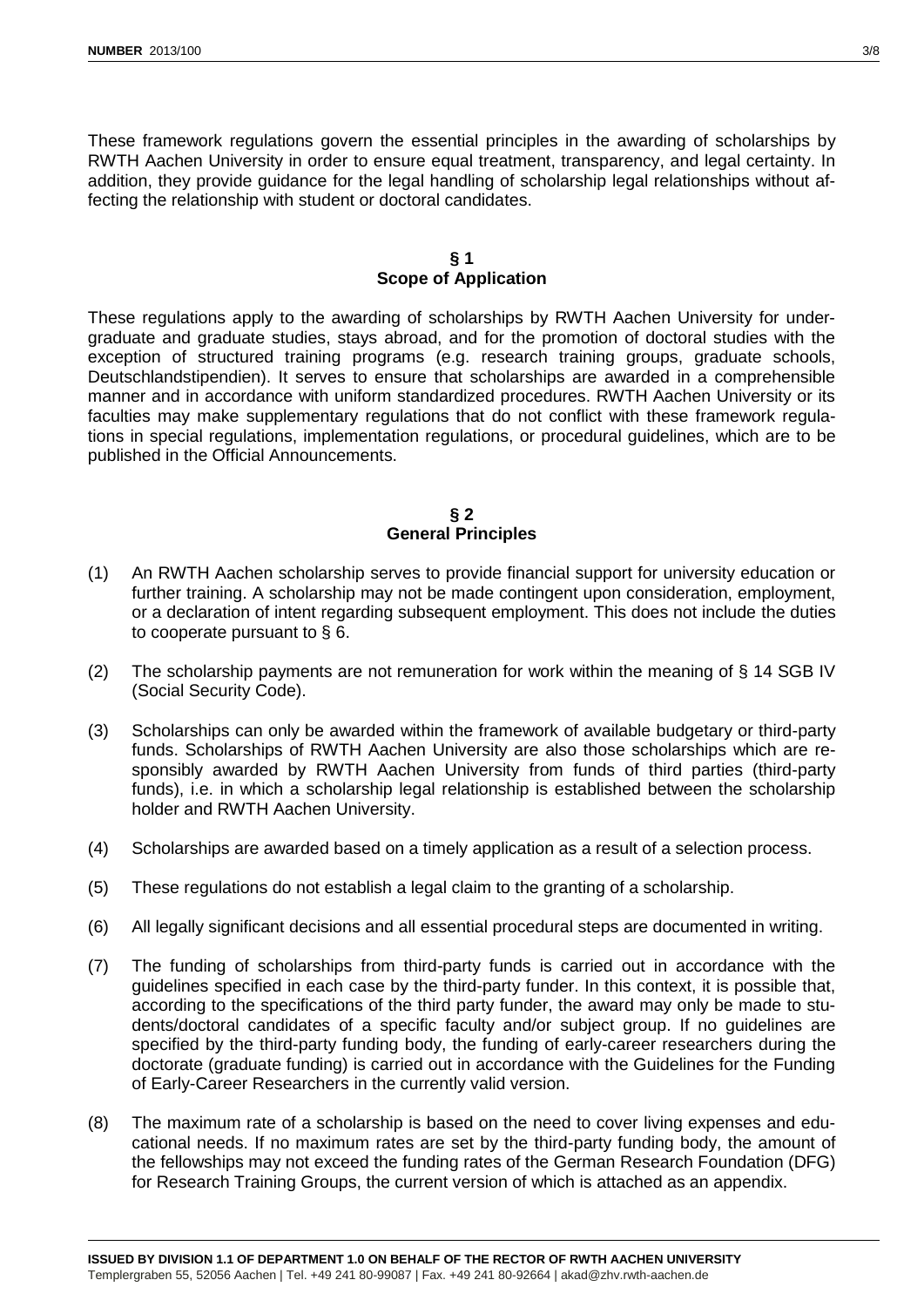# **§ 3 Selection Committee**

- (1) The composition of the respective selection committee shall be based on objective criteria (qualification, function, responsibility, involvement). In particular, the participation of all groups shall be based on other faculty committees. In structured graduate programs, the committee shall be formed in accordance with the applicable rules of procedure. In all other cases, the decision-making authority for the formation of the panel for faculty-linked scholarships lies with the Faculty Council, otherwise with the Rectorate upon proposal of the groups in the Senate.
- (2) A selection committee shall adopt rules of procedure.
- (3) A selection committee decides by simple majority. In the event of a tie, the chairperson's vote shall decide the matter.
- (4) A record shall be kept of the committee meetings.

## **§ 4 Advertisement**

- (1) Scholarships are to be advertised publicly on the RWTH Aachen University website.
- (2) In addition, a reference to the advertisement may also be made in other media, in particular in scientific journals.
- (3) In particular, the advertisement shall include the following information: Purpose of funding, target group, form and deadline of the application, documents to be submitted, and the name of the selection committee.

#### **§ 5 Announcement of the Selection Decision (in Writing or Electronically)**

The applicant will be informed of the result of the selection decision in an appropriate form, by mail or electronically.

## **§ 6 The Scholarship Holder's Duty to Cooperate**

- (1) By accepting the scholarship, the scholarship holder undertakes to pursue the purpose of the scholarship and their studies or doctorate with determination. Notwithstanding the above, the obligations arising from the student or doctoral candidate relationship on which the fellowship is based must be observed (including principles of good scientific practice, maintenance of confidentiality, other obligations and agreements applicable by law or by contractual agreement).
- (2) If RWTH provides for the conclusion of a supervision agreement for the purpose of the scholarship, a scholarship can only be awarded if the scholarship holder undertakes to conclude a corresponding supervision agreement.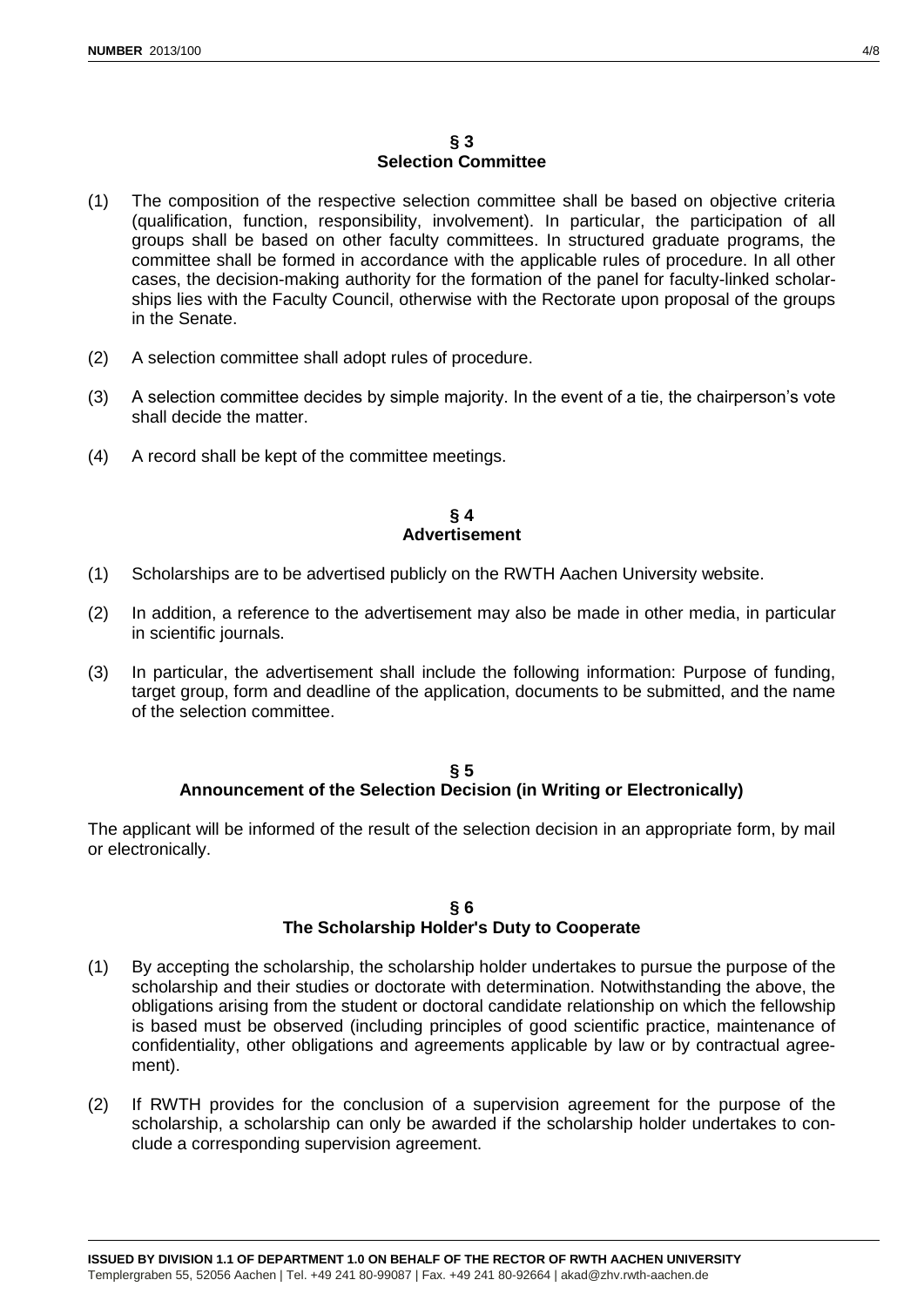- (3) The scholarship recipient must fulfill agreements, obligations, and requirements associated with acceptance of the scholarship.
- (4) The scholarship holder is obliged to take part in the aptitude and performance tests during the funding period; these result from the guidelines of the respective funding program.
- (5) The scholarship holder is subject to the obligation to cooperate and report all circumstances relevant to the granting of the scholarship.
- (6) The duties of the doctoral candidates resulting from the respective doctoral regulations remain unaffected by this.
- (7) In the case of structured training programs (e.g. research training groups or graduate schools), the applicable rules of procedure or the scholarship approval regulate the content of the scholarship recipient's duty to cooperate in a supplementary or modifying manner.

# **§ 7 Employment**

- (1) If a scholarship recipient pursues a professional activity in addition to working on their scientific project, funding according to these guidelines is excluded, unless it is work of a minor nature.
- (2) Work of a minor nature is considered to be up to 10 hours per week for doctoral scholarships and up to 19 hours per week for scholarships in undergraduate and graduate programs.

# **§ 8 Confidentiality**

Scholarship recipients are obliged to maintain confidentiality in connection with their activities at RWTH Aachen University.

#### **§ 9 Interruption of the Scholarship**

- (1) The scholarship holder may only interrupt their studies or scientific project if there is an important reason for doing so. An important reason exists in particular in the following cases:
	- Pregnancy and birth
	- Childcare
	- Care for relatives
	- Disability or chronic illness
	- Long severe illness
	- Military or federal voluntary service
	- Start of a scientific activity in the scope of up to 6 months
- (2) The scholarship holder shall inform the university immediately of the interruption and the reason. Payment of the scholarship shall be suspended in principle from the time of the interruption.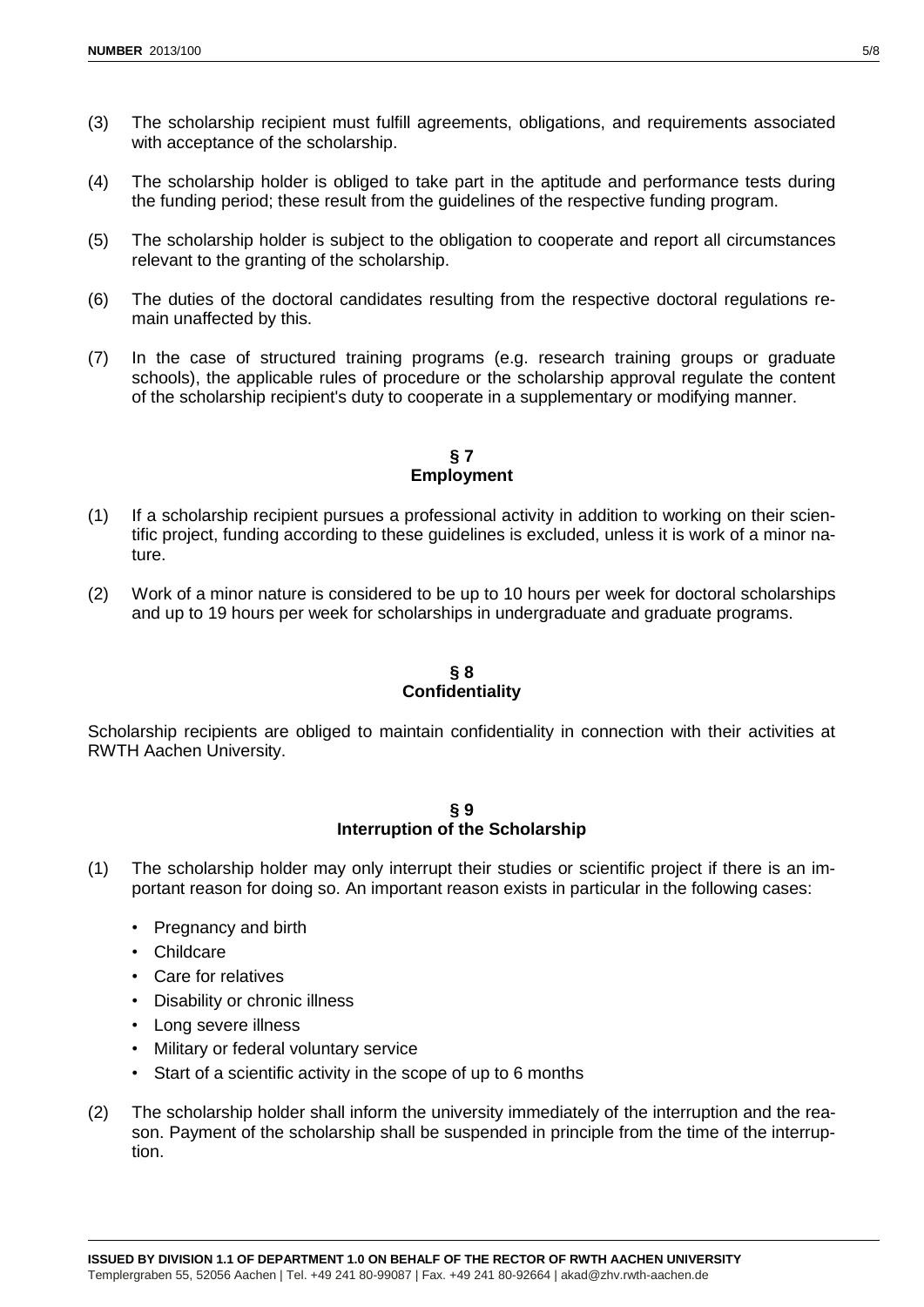- (3) In the event of an interruption due to illness, disability or chronic illness, the scholarship will continue to be paid for up to six weeks in accordance with the statutory regulations on continued payment in the event of illness.
- (4) If the scholarship recipient indicates the end of the interruption, payment may be resumed; the grant may be extended for the period of the interruption.
- (5) In the event of pregnancy, the scholarship will continue to be paid during the protection periods stipulated by the Maternity Protection Act. The approval period is extended by the time of this interruption.

## **§ 10 Revocation, Withdrawal of the Decision, Early Termination of the Scholarship**

- (1) The granting of the scholarship may be withdrawn in whole or in part with effect for the past or for the future if it was based on false facts, was obtained by providing incorrect information, or if a scholarship holder has not fulfilled the obligations under §§ 6 and 7.
- (2) The award of the scholarship is revoked at the end of the month in which the student discontinues or interrupts his or her studies, changes the university or the course of study without graduating, the doctoral relationship is terminated, or the eligibility requirements cease to apply for any other reason, unless the guidelines of the respective scholarship program stipulate a regulation deviating from this.
- (3) The scholarship holder may terminate a scholarship prematurely at the end of each month.
- (4) In the case of structured training programs (e.g. research training groups or graduate schools), the applicable rules of procedure or the fellowship approval make supplementary provisions regarding revocation, withdrawal of the decision, or early termination of the scholarship.
- (5) In all other respects, the provisions of the Administrative Procedure Act of North Rhine-Westphalia, as amended, shall apply.

# **§ 11 Reimbursement of the Scholarship**

If the scholarship holder has received benefits without legal grounds, RWTH Aachen University is entitled to repayment. Any funds received must be refunded without delay. The claim for repayment exists regardless of whether the grant amount has already been used or consumed in whole or in part.

## **§ 12 Data Protection**

(1) The scholarship holder agrees to the collection, storage and processing of the required personal data for the purpose of selection as well as the administration of the respective scholarship. In addition to personal data, this may include data on the type of degree pursued, previous education, field of study, number of semesters, funding already received, and receipt of benefits under BAföG, as well as data that is absolutely necessary for assessing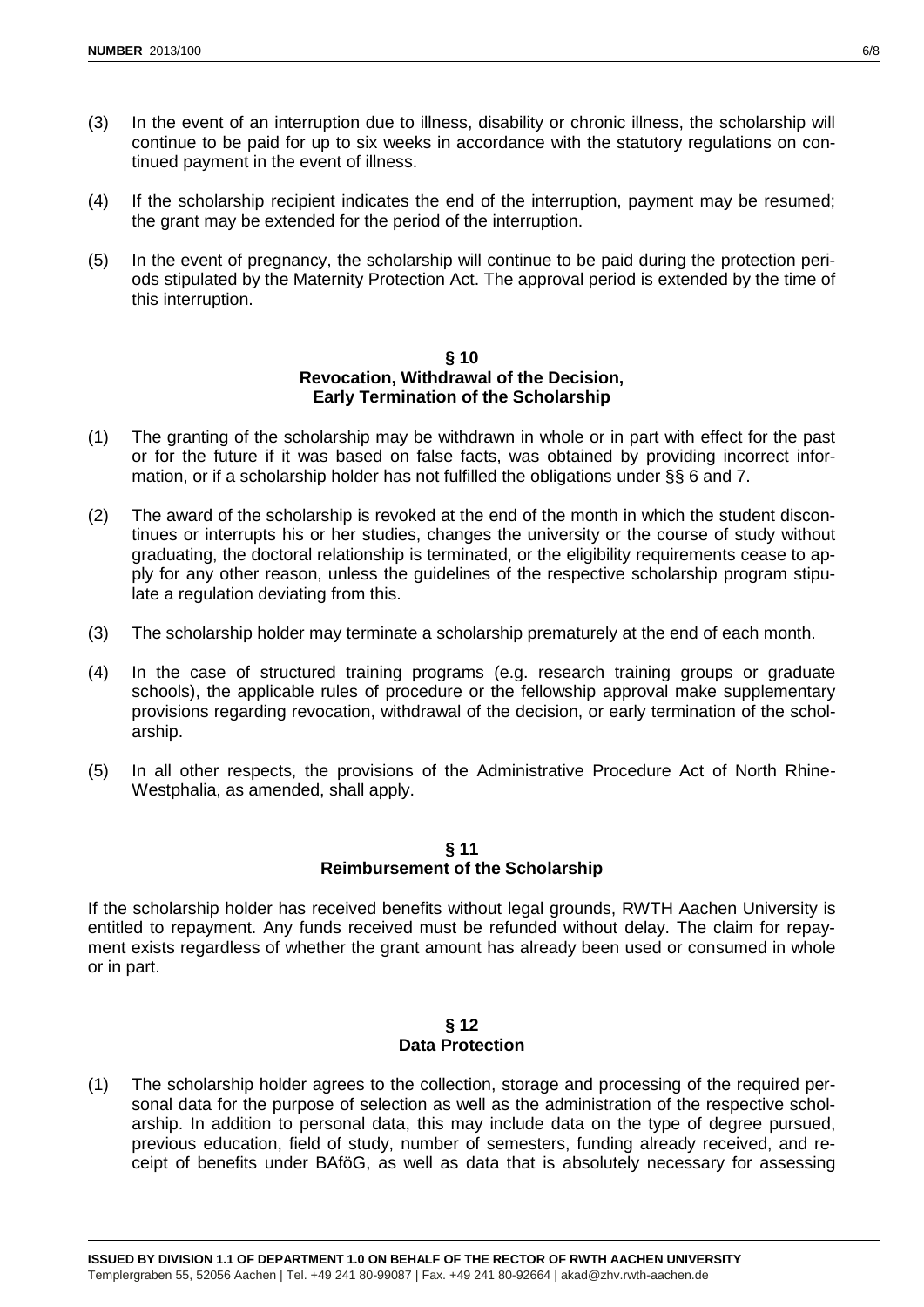suitability as part of the selection decision for the respective funding program. Data that is no longer required must be deleted.

(2) In all other respects, the legal requirements of the Data Protection Act of the State of North Rhine-Westphalia shall apply accordingly.

## **§ 13 Final Provisions**

This Regulation shall apply as of January 1, 2014. At the same time, the Guideline for the Awarding of Scholarships at RWTH Aachen University shall cease to apply as of December 31, 2013.

Issued based on the decision of the Senate of RWTH Aachen University dated October 24, 2013.

Rector of RWTH Aachen University

Aachen, dat-October 30, ed 2013

sgd. Schmachtenberg